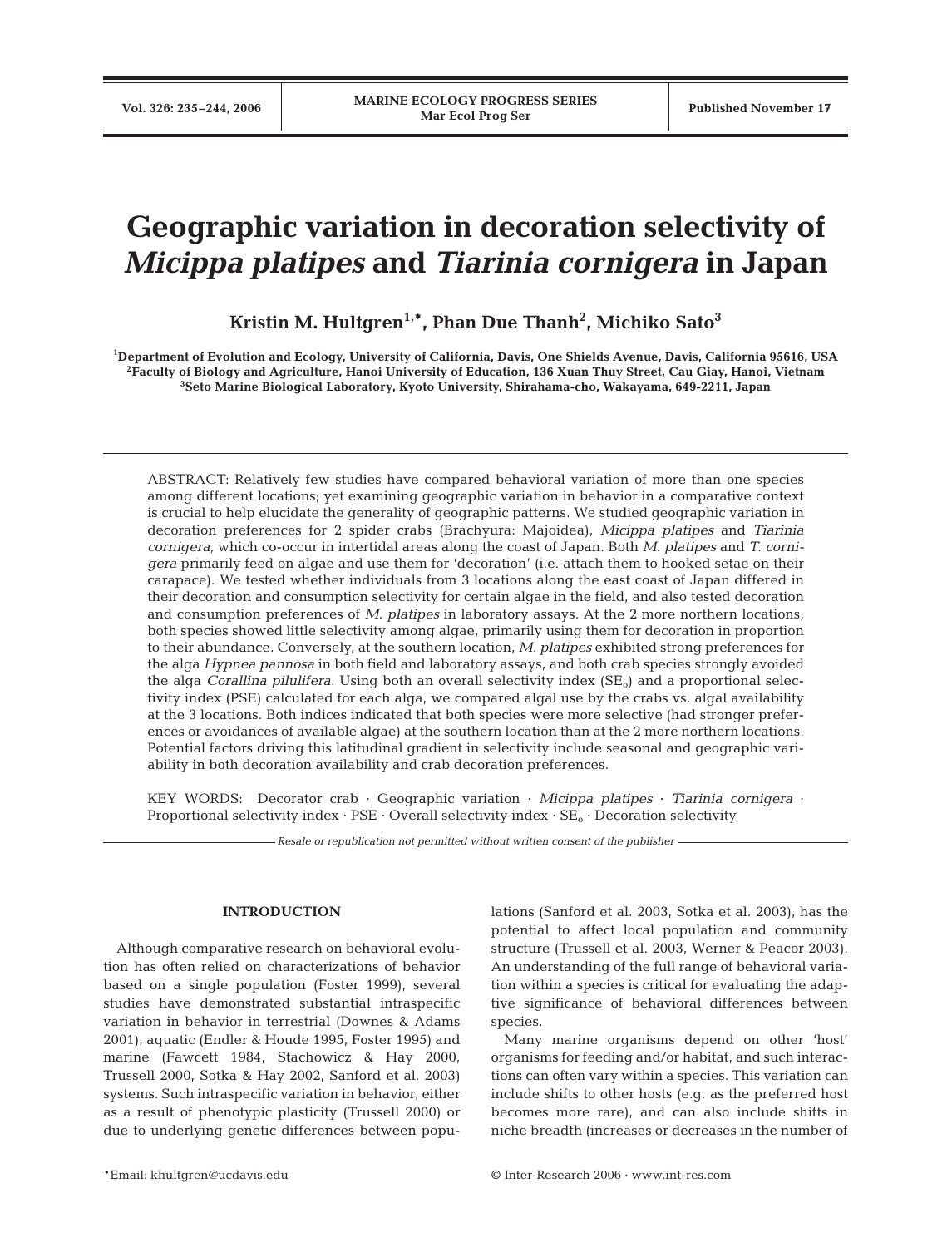hosts utilized). Although specialization on 1 host is common for many tropical species (MacArthur 1972), species that span a latitudinal gradient often exhibit variation in host preferences and subsequent variation in niche breadth. For instance, Stachowicz & Hay (2000) showed that individuals of the decorator crab *Libinia dubia* from southern locations exhibited more host specialization (utilization of a host for decoration) than *L. dubia* from northern locations. In this case, preference for a single decoration material in southern latitudes primarily helped *L. dubia* avoid predation, but increased specialization on a host could potentially influence other interactions (e.g. competition for food, encounters with potential mates), with important implications for evolution.

In cases where animals utilize several hosts, preference for a particular host can depend not only on host quality (e.g. higher nutritional content) but also on the relative abundance of the preferred host(s) in the habitat (Underwood et al. 2004). In the present study, we use an ecological definition of preference*,* whereby an organism's use of an acceptable host is compared to the organism's availability. We define 'preference' for a particular host as utilization that is greater than that predicted based on availability. Conversely, 'avoidance' is when utilization of an acceptable host (e.g. one it may utilize in some contexts) is less than that predicted based on availability. Thus, preference and avoidance in this sense are not independent values, but are realized products of an organism's intrinsic preferences for a host, the relative abundance of the host, and the availability of other acceptable hosts in the field. We also use the term 'selectivity' to refer to the overall differences between use and availability of several materials, whereby 'selective' individuals have strong avoidances and/or preferences for certain materials, and 'non-selective' individuals utilize materials in proportion to their availability.

Decorator crabs (Brachyura: Majoidea) are characterized by a unique type of interaction (decorating behavior) that involves attaching items from their habitat such as algae or invertebrates (as well as detritus) to hooked setae on their carapace (Wicksten 1993). It is generally assumed that this behavior visually or chemically camouflages these crabs from predators (Wicksten 1993), although some authors have suggested that decoration may serve as a form of food sequestration (Kilar & Lou 1986, Woods & McLay 1994). Decoration has been shown to reduce predation in at least 2 species, *Libinia dubia* (Stachowicz & Hay 1999) and *Tiarinia cornigera* (Thanh et al. 2003). Crabs often vary in their choice of decoration materials, and while several species of decorator crab prefer to specialize on certain decoration materials (Stachowicz & Hay 1999, Cruz-Rivera 2001), strong preferences can vary geographically or seasonally depending on availability of the decoration material (Sato & Wada 2000, Stachowicz & Hay 2000). Examining such variation in different contexts can provide important information on the adaptive evolution of such behaviors.

In this study, we examined geographic variation in decoration preferences and avoidances in the decorator crabs *Micippa platipes* (Majoidea: Mithracidae) and *Tiarinia cornigera* (Majoidea: Majidae) among 3 locations, spanning approximately 550 km, along Japan's eastern coast. We assessed decoration material (i.e. host; hereafter referred to as 'decoration') selectivity of these 2 species using both field surveys and laboratory choice experiments, and we discuss trends in selectivity in the context of among-location differences in availability of decoration material, seasonal variability in decoration preferences and avoidances, and latitudinal gradients in niche width.

# **MATERIALS AND METHODS**

**Natural history.** *Micippa platipes* and *Tiarinia cornigera* (hereafter *Micippa* and *Tiarinia*) are found in mid-intertidal pools on the eastern coast of Japan, from Tokyo Bay southwards to northern Australia (Sakai 1965, Sato & Wada 2000). Both species bear hooked setae over the majority of their carapace, and they decorate these setae with small turf algae found in the intertidal (Dudgeon 1980, Sato & Wada 2000). Species composition and abundance of algae in this region shifts seasonally (Kennish 1997, Sato & Wada 2000); algal coverage is generally lowest in the summer, when intertidal areas are dominated by small and/or juvenile turf algae, and highest in winter, when arborescent brown algae such as *Sargassum* spp. dominate. In Shirahama, Japan (where most of the previous studies on these crabs have been done), decoration utilization in *Micippa* and *Tiarinia* shifts seasonally, and *Micippa* decoration utilization in particular closely tracks seasonal changes in algal availability (Sato & Wada 2000). Decoration significantly reduces predation of *Tiarinia* by predators such as puffer fish (Thanh et al. 2003).

In this study, *Micippa* and *Tiarinia* were examined in summer 2002 at 3 locations along the eastern coast of Japan (Fig. 1): Kochi (Usa Marine Biological Institute of Kochi University, Kochi Prefecture, 133° 27' W, 33° 27' N), Shirahama (Tanabe Bay) (Seto Marine Biological Laboratory of Kyoto University, Wakayama Prefecture, 33° 41' N, 135° 20' W); and Shimoda (Oura Bay) (Shimoda Marine Research Center, University of Tsukuba, Shizuoka Prefecture, 34° 40' N, 138° 57' E). All 3 locations consist of intertidal rocky benches, dominated during the summer season by turf-like species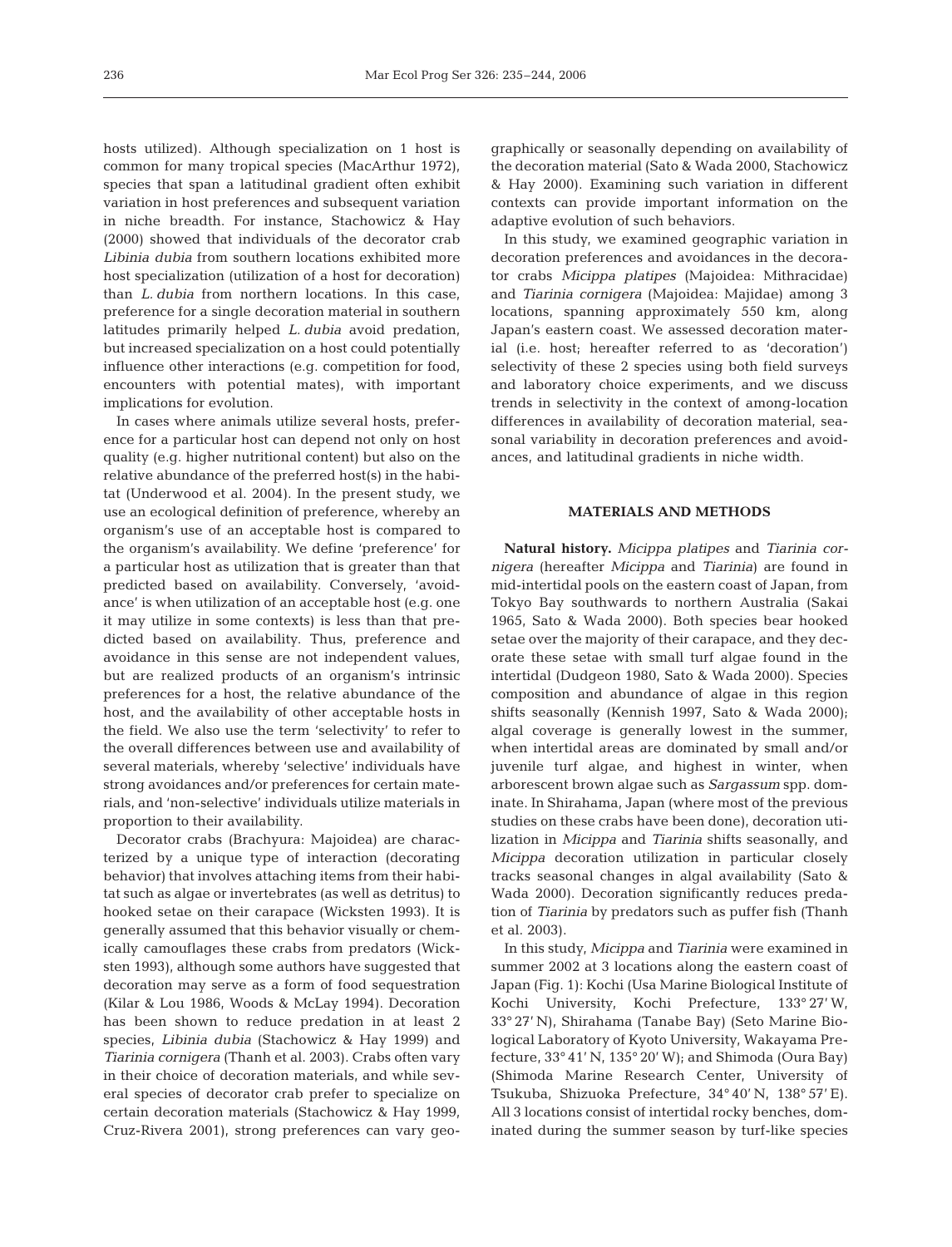

Fig. 1. The 3 study sites (Shimoda, Shirahama and Kochi) in Japan

including red (*Hypnea* spp.*, Corallina pilulifera, Acanthophora spicifera, Laurencia* sp.*, Jania* spp.*),* brown (juvenile *Padina minor, Sargassum* spp.*),* and green (*Ulva* spp.) algae.

**Field surveys.** To measure decoration preferences and avoidances of crabs in the field at each location, we compared decoration on individual crabs with the relative abundance of algae at each of the 3 locations in July and August 2002. Since crabs were wellcamouflaged, we avoided visual collection biases by utilizing 'tactile search' methods, i.e. by intensively running our hands over algal turf in long transects along the species' distributional range (Sato & Wada 2000). Abundances of both crabs varied between field locations, although we tried to collect similar numbers of *Micippa* (Kochi, n = 23; Shirahama, n = 31; Shimoda,  $n = 24$ ), and *Tiarinia* (Kochi,  $n = 9$ ; Shirahama,  $n = 17$ ; Shimoda,  $n = 18$ ) for assessments of field decoration. However, sample sizes of *Tiarinia* were limited since these crabs were rare at some field sites, and to avoid pseudoreplication we used different sets of crabs for field and laboratory preference tests. We recorded carapace width (CW), carapace length (CL) and sex of each crab collected in the field. In the laboratory, the crabs were stripped of decoration and decoration materials were identified under a dissecting microscope, blotted dry, and wet-weighed. We quantified local algal availability at each location by assessing percent cover in 18 haphazard quadrats  $(40 \times 40 \text{ cm},$ with a 10  $\text{cm}^2$  grid) along the same transects from which the crabs were collected. Since both species rarely use drift algae, and have small homing ranges (range <1.1 m; M. Sato unpubl. data), we are confident that the transects spanned the full range of algae a crab was likely to encounter, including algae in crevices. In general, we used algal quadrats  $(n = 18)$ that spanned the vertical ranges of the crabs, but in Shimoda, *Tiarinia*'s range encompassed more vertical range than *Micippa,* and we therefore included 6 additional quadrats from low intertidal areas  $(n = 24$  total) to determine algal availability.

At each location, we determined if crabs had decoration preferences or avoidances for algae by comparing availability of each alga in the field (mean proportion of an alga relative to total mean algal cover) to utilization as a decoration material (mean proportion of an alga relative to total decoration mass) by crabs. We used percent cover as a measure of algal availability since turf algae dominate algal cover in the summer, providing in essence a 2-dimensional surface for crabs to 'sample' for decoration and food. Although this necessitated direct comparisons of alga wet-mass (crab utilization) with alga percent cover (field availability), the species of algae used in the study had similar morphologies (low-growing turf), and relative percent cover/wet-mass relationships were similar. Although we use percent cover data in all graphs, we also converted percent cover data to biomass data using formulae (Kennish 1997) published for similar species of algae in Hong Kong that were qualitatively similar to the volume–mass conversion factors calculated for Shirahama algae (M. Sato unpubl. data), and ran all calculations and statistics using percent mass data.

At each location, a crab species was considered to prefer a certain alga when its utilization was significantly higher than its availability, and was considered to avoid an alga when its utilization was significantly lower than its availability. Since algal abundances were calculated as percentages, running analyses with bare space included did not quantitatively change results. Use and availability data violated assumptions of parametric tests, so we used non-parametric Wilcoxon signed-rank tests computed by JMP 5.1 (SAS Institute) to compare availability vs. utilization of a certain alga by *Micippa* and *Tiarinia* at each location. For each crab species, we performed these comparisons for the most dominant species of algae (e.g. with high utilization as decoration and/or high availability) at each location, and used sequential Bonferroni-corrected α-values (Rice 1989) to determine which algae were preferred or avoided at each location by a particular crab species (although results were nearly identical when  $α$ -values of  $0.05$  were used). To compare preference or avoidance of a certain alga by a crab species among locations, we also calculated and compared proportional selectivity indices for particular algae (see 'Selectivity calculations' below).

**Laboratory assays.** We conducted laboratory assays of decoration and food selectivity with *Micippa,*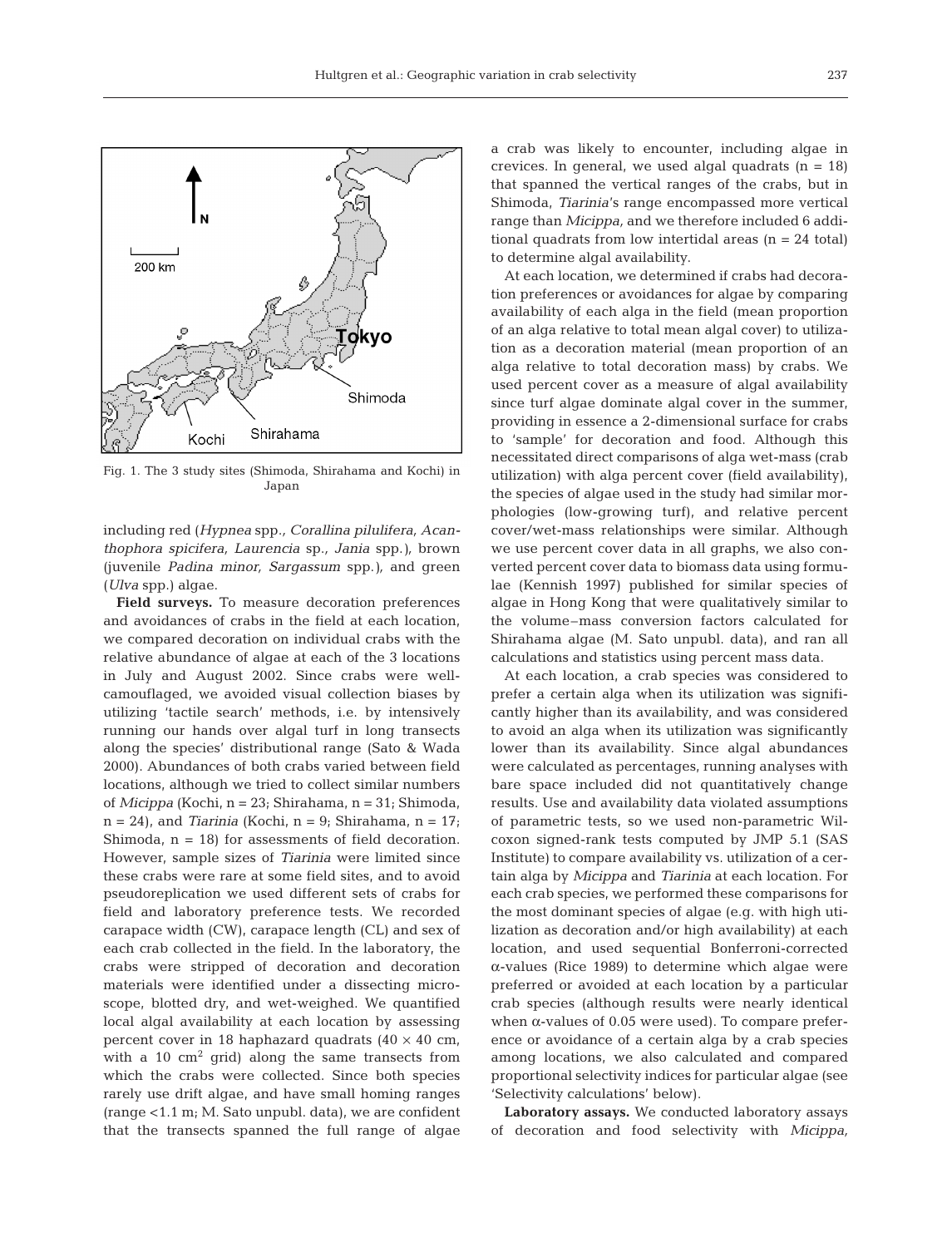whereby we transported *Micippa* from the Kochi and Shimoda locations back to the Seto Marine Biological Laboratory in Shirahama. We measured feeding and decoration selectivity for crabs from all 3 locations (n = 13 to 15 individuals per location). For these experiments, we offered crabs 4 types of algae abundant in Shirahama: *Hypnea pannosa,* juvenile *Padina minor*, *Acanthophora spicifera* and *Sargassum thunbergii,* limiting the number of algae choices to make sure the crabs were able to make effective comparisons (Raffa et al. 2002). *Corallina pilulifera* could not be used because of low local abundance in Shirahama. After acclimating crabs for 12 to 24 h in running seawater, we stripped them of field decoration, placed them in 24 l flow-through tanks, and offered them identical amounts of each species of algae ( $250 \pm 50$  mg) for the 36 h duration of the experiment. We presented algae on a 2.5 cm2 piece of Velcro, both to control surface area availability and to simulate turf conditions in the field. Control tanks (identical set-up but with no crabs) were used to estimate natural mass changes in algae over the experiment. We calculated mass of algae eaten using the following equation adapted from Stachowicz & Hay (2000):  $M_{\rm E} = [M_{\rm S} \times (C_{\rm r} C_{\rm s}^{-1})] - (M_{\rm D} +$  $M_{\rm R}$ , where  $M_{\rm E}$  = mass of algae eaten,  $M_{\rm S}$  = starting mass algae,  $C_r$  and  $C_s$  = remaining and initial masses of algae in control tanks, respectively,  $M_D$  = mass used in decoration, and  $M_R$  = mass remaining in tank. Because crabs never consumed (or used for decoration) 100% of any of the algae in these assays, we assumed that they did not have to make a choice between decorating with an alga and eating it (i.e. decorating with an alga did not make the alga inaccessible for consumption and vice versa).

We performed additional preference experiments with local algae in locations where crab species showed strong field decoration preferences or avoidances. As algal species composition varied among sites, we were not able to use the same species of algae in all tests (e.g. *Jania adharens* was more common than *J. radiata* in Kochi, *Hypnea charoides* replaced *H. pannosa* in Shimoda). In Kochi, we offered *Micippa* (n = 18) a choice among *Gelidium* sp., *H. pannosa, Corallina pilulifera, Dictyota dichotoma,* and *J. adharens* in a 5 h decoration assay. In Shimoda, we offered *Tiarinia* (n = 16) a choice of *Cladophora* sp.*, D dichotoma, C. pilulifera, H. charoides,* and *Pterocladiella* sp. in a 24 h decoration assay.

To calculate if a crab preferred or avoided a certain alga, we compared, in the laboratory, the availability of the alga (0.25 for each alga) to crab utilization of the alga for decoration and food, using Neu's nonparametric test (Neu et al. 1974). Neu's test (similar to Friedman's test) examines non-independent variables such as preferences and avoidances, and gives the

lowest Type II error rates based on our experimental design (Alldredge & Ratti 1986, 1992). To examine differences in preference or avoidance of an alga among locations, we calculated and compared proportional selectivity indices (see next subsection).

**Selectivity calculations.** In order to examine general differences in decoration selectivity among locations*,* we determined how selective crabs from each location were using a selectivity index  $(SE_0)$ , based on Ivlev's electivity index  $(E_i)$  Ivlev 1961). For each species of crab, at each location, we calculated:

$$
SE_o = \sum_{i=1}^{k} |r_i - p_i|
$$

where  $r_i$  = mean utilization of Alga *i* for decoration by crabs at a location,  $p_i$  = mean availability of Alga *i* in the field, and  $k =$  number of types of algae available.

 $SE<sub>o</sub>$  is a composite index of how selective crabs from any one location ('population') are as a whole in choosing decoration materials, encompassing both preferences and avoidances and minimizing inter-individual variation.  $SE_0$  is bounded by 0 and 2: when  $SE_0 = 0$ , the population uses every alga in proportion to its abundance (mean use = mean availability); as  $SE_0$  approaches 2, the population uses the most rare alga (mean use >> mean availability) and avoids all other algae (mean use  $<<$  mean availability). Since  $SE_0$  is not sensitive to the number of materials (i.e. algae), we calculated  $SE<sub>o</sub>$  for each species at each location (i.e. populations) using data on utilization and availability for all algae present.

If a crab species strongly preferred or avoided a certain alga at a location, we also statistically compared selectivity (preference and/or avoidance) of that alga among locations. To do this, we calculated 'proportional selectivity' (PSE) scores for individual crabs (*j*) and algae (*i*) at each location:

# $PSE_{ij} = r_{ij} - p_i$

where  $r_{ii}$  = proportion utilization of Alga *i* as decoration by Crab *j* and  $p_i$  = mean availability of Alga *i*, or mean percent cover of *i* in the field.

This index is also based on Ivlev's  $(1961)$   $E_i$ , where  $E_i = (r_i - p_i)/(r_i + p_i)$ , but is designed to compare the relative selectivity of an individual for an alga given the availability of that alga in the field. For example, if Alga *i* availability =  $0.0001\%$  ( $p_i$  = 0.0001) and is never used by Individual *j* ( $r_{ij} = 0$ ), Ivlev's  $E_{ij} = -1$  (strong avoidance of the rare Alga *i*). If Individual *j* uses Alga  $m$  90% of the time  $(r_{mj} = 0.9)$ , but availability of  $m = 5\%$  $(p_m = 0.05)$ , then  $E_{mi} = 0.8947$  (strong preference for the rare Alga *m*). As naturalists, we might intuitively say that an animal's preference for Alga  $m(E_{mi}=0.8947)$  is stronger (and more biologically significant) than its avoidance of Alga  $i(E_{ii} = -1)$ , yet the magnitude of the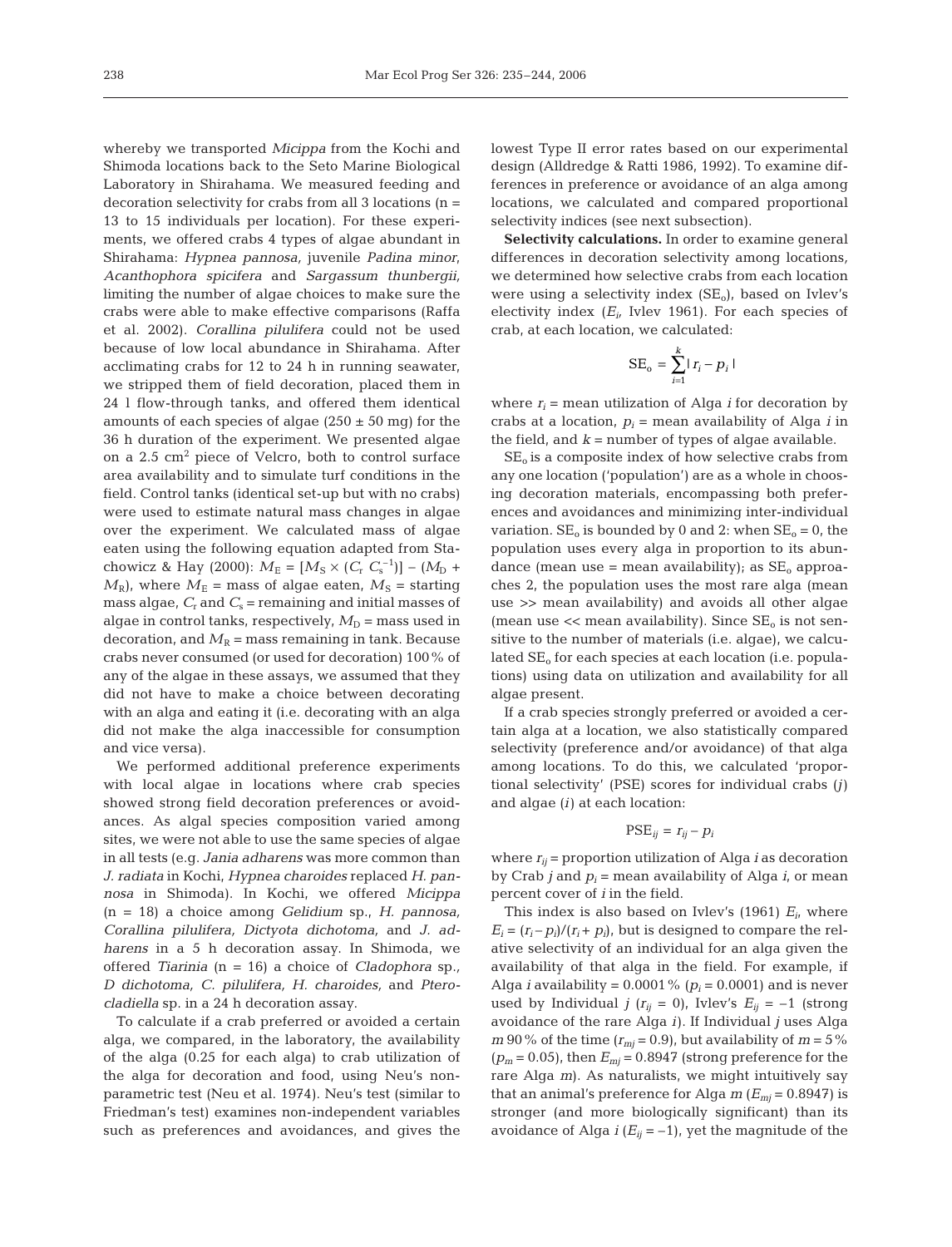2 indices are similar. The PSE*ij* corrects for this; calculating PSE values using this example,  $PSE_{ii} = -0.0001$ (weak avoidance of rare Alga *i*), and  $PSE_{mi} = 0.85$ (strong preference for rare Alga *m)*.

PSE is bounded by –1 and 1: as PSE*ij* approaches 1, Individual *j* exclusively uses a rare Alga *i* (use >> availability); as PSE*ij* approaches –1, Individual *j* never uses a common Alga *i* (use << availability). For each crab species, we calculated PSE scores for an alga if analyses of availability vs. utilization indicated a significant preference or avoidance of the alga (and thus a nonzero PSE) at any one of the 3 locations, either in the field surveys or in laboratory assays. For each crab species, we then compared PSE scores using a Kruskal-Wallis test computed by SPSS 10.0 to determine if there were differences in the PSE for a particular alga among the 3 locations (although results were qualitatively similar using parametric ANOVA). If there were significant differences among locations, we used nonparametric multiple comparison tests, designed for use with Kruskal-Wallis tests, to see which pairs of locations differed (Conover 1999).

To test for demographic and behavioral differences between locations, we compared crab size (mm CW) and decoration quantity (decoration mass per crab area, or mg  $mm^{-2}$ ) of each crab at each location. We used a log transformation to meet the assumptions of parametric tests and analyzed data using a 1-way ANOVA (JMP 5.1). Least-squared location means for crab size and decoration quantity were compared using Tukey-Kramer post-hoc tests (Steel et al. 1997). In addition, since size has been known to affect decoration quantity (Stachowicz & Hay 1999, Cruz-Rivera 2001), we checked to see if there were significant linear relationships between size and decoration quantity for each species, both within locations and across all locations. Untransformed means are presented in the results and figures.

# **RESULTS**

#### **Variation in field decoration preferences**

Decoration selectivity in *Micippa* and *Tiarinia* varied among the 3 locations (Fig. 2). In Kochi, *Micippa* were very selective; they preferred *Hypnea pannosa* (p < 0.0001) and *Jania radiata* ( $p = 0.0016$ ) in field surveys, and avoided the dominant alga (*Corallina pilulifera*) at the location  $(p < 0.0001)$ . Although sample sizes were small, *Tiarinia* showed similar patterns in Kochi, where they strongly avoided the dominant alga *C. pilulifera* (p < 0.0001). In Shirahama, the middle location, *Micippa* and *Tiarinia* decorated with several species of algae in proportion to their abundance and had no significant



Fig. 2 *Micippa platipes* and *Tiarinia cornigera*. Field decoration preferences at 3 locations in Japan, showing decoration utilization by crab (percent of total decoration mass) and field alga availability (percent of total algal cover). P: significant preference for particular alga for decoration; A: significant avoidance of particular alga for decoration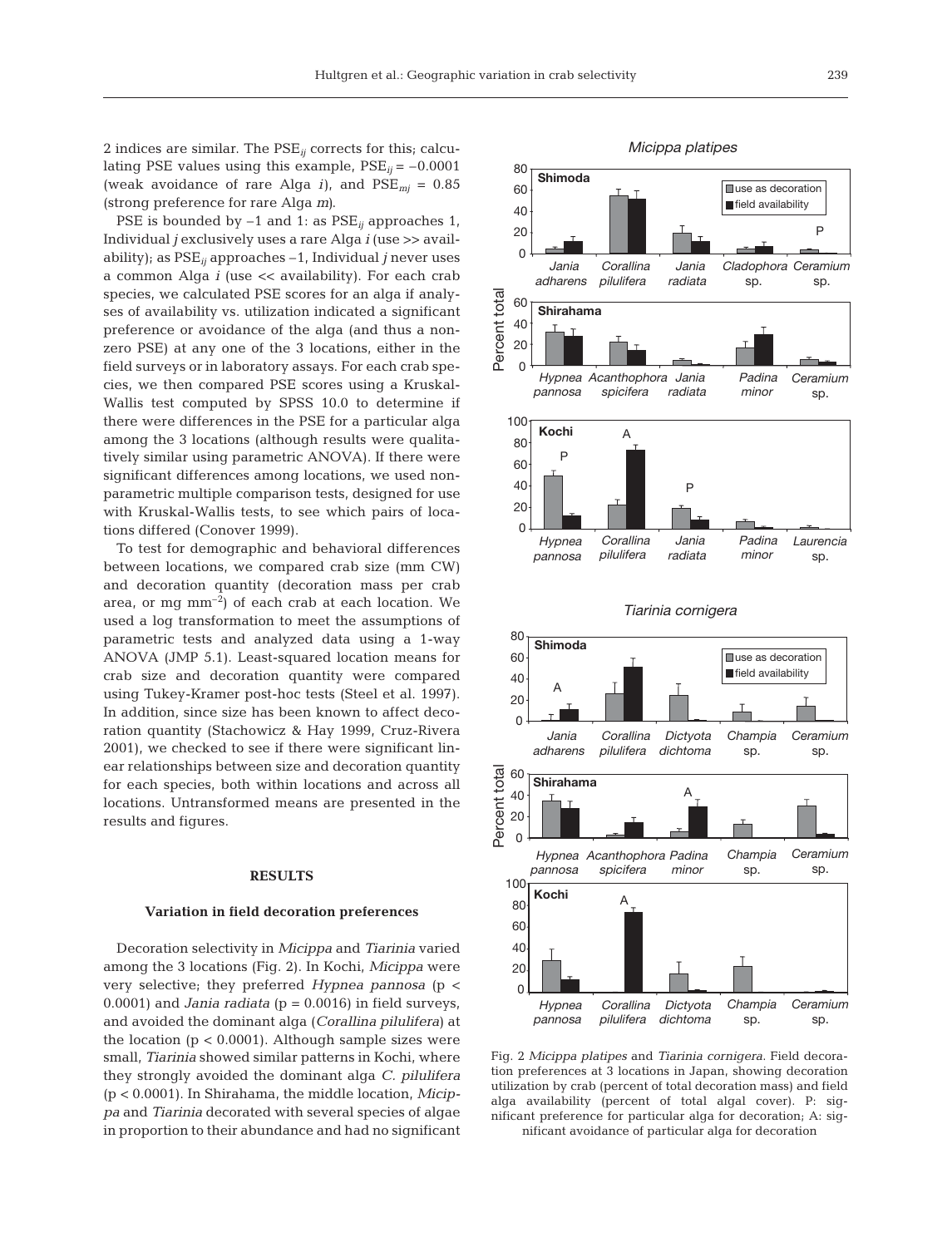preferences or avoidances. At Shimoda, the most northern location crabs also had significant (but low magnitude) preferences and avoidances; *Micippa* preferred to decorate with *Ceramium* sp. (p = 0.0005), and *Tiarinia* avoided *Jania adharens* (p = 0.0009), but crab selection otherwise closely tracked algal availability. Results were quantitatively and statistically similar when algal availability (% cover) was converted to biomass (% mass). As *C. pilulifera* was slightly heavier than the other algae (higher g  $m^{-2}$ ) and thus more 'available', converting algal availability to biomass accentuated avoidance of *C. pilulifera* and preference for *Hypnea pannosa* (data not shown), although on average algal availability values only changed by  $\pm 1.5\%$ .

Additional laboratory assays performed in Kochi and Shimoda using local algae corroborated field surveys (Fig. 3). In Kochi, *Micippa* avoided *Corallina pilulifera* (p < 0.05) and *Dictyota dichotoma* (p < 0.05), and preferred *Hypnea pannosa* (p < 0.05). In Shimoda, *Tiarinia* avoided *Pterocladiella* sp. (p < 0.05), but otherwise showed no preferences or avoidances.

Laboratory assays comparing *Micippa* feeding and decoration among locations supported trends in the field at the 3 locations (Fig. 4). Again, *Micippa* from Kochi preferred to decorate with *Hypnea pannosa* (p < 0.05), while *Micippa* from Shirahama and Shimoda did not have significant decoration preferences. Crabs from all locations avoided decorating with *Acanthophora spicifera* ( $p < 0.05$ ). In general, the alga preferred for decoration was not preferred for consumption (Fig. 4). *Micippa* from all 3 locations avoided consuming *Sargassum thunbergii* (p < 0.05), and Shimoda crabs preferred to consume *Padina minor* (p < 0.05).



Fig. 3. *Micippa platipes* and *Tiarina cornigera*. Laboratory preference tests using local algae for *Micippa* in Kochi and *Tiarinia* in Shimoda. Dotted line indicates algal availability during assay (20% for each algae); P: significant preference for particular alga for decoration; A: significant avoidance of particular alga for decoration



Fig. 4. *Micippa platipes*. Decoration preferences and food preferences for 4 types of algae. Dotted line indicates availability during assay (25% for each algae). \* Significant difference between availability of relevant alga and its utilization as decoration or food. *Hypnea* = *H. pannosa*; *Padina* = *P. minor*; *Sargassum* = *S. thunbergii*; *Acanthophora* = *A. spicifera*

#### **Selectivity differences among populations**

Calculations of  $SE_0$  values for species from each of the locations showed a trend of increased selectivity (higher SE<sub>o</sub> values) for both *Micippa* (Fig. 5) and *Tiarinia* (Fig. 6) from Kochi compared to individuals from Shirahama and Shimoda. When these differences were compared for individual algae species using PSE values, trends in these algae among locations mirrored SEo differences for both *Micippa* (Fig. 5) and *Tiarinia* (Fig. 6). In the field, *Micippa* from Kochi had a significantly lower PSE for *Corallina pilulifera* than *Micippa* from Shirahama ( $p < 0.05$ ) or Shimoda ( $p < 0.05$ ), while Shimoda and Shirahama *Micippa* did not differ. *Micippa* from Kochi also had a higher PSE for *Hypnea pannosa* than *Micippa* from Shirahama (p < 0.05). While PSE means for *Jania radiata* did vary among locations  $(p = 0.0341)$ , there were no significant pairwise differences between locations. Although mean PSE values for *Ceramium* sp. were close to zero (indicating few distinct preferences or avoidances) at all locations, *Micippa* from Shimoda had a slightly higher preference for *Ceramium* sp. than *Micippa* from Kochi  $(p < 0.05)$ , or Shirahama  $(p < 0.05)$ . When PSE values were calculated using % biomass available (instead of % cover available), differences between locations were quantitatively similar and trends were statistically stronger; Kochi PSE values were significantly different from Shimoda  $(p < 0.05)$  and Shirahama  $(p <$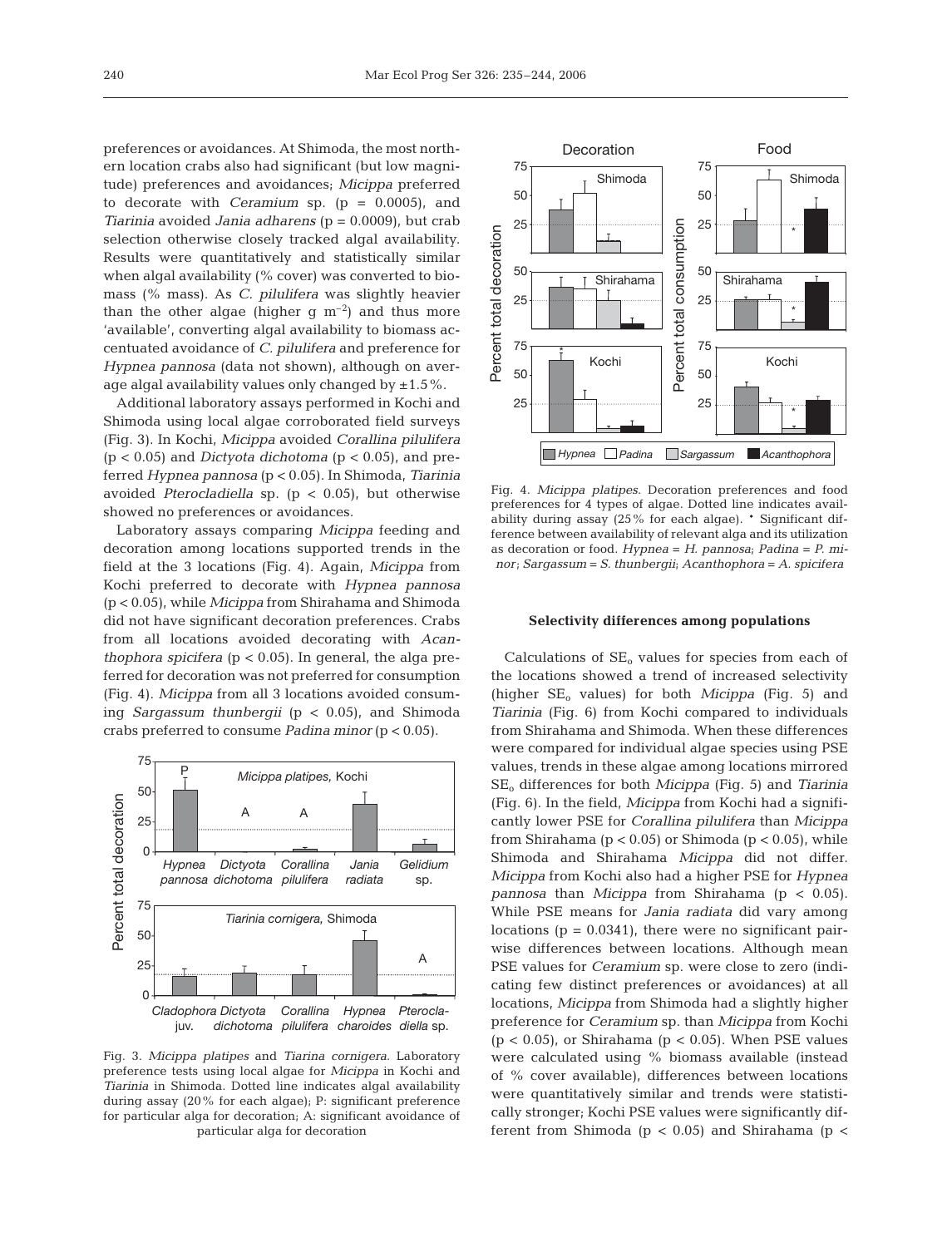

Fig. 5. *Micippa platipes*. Field selectivity index SE<sub>0</sub>, field proportional selectivity index (PSE), and laboratory PSE for crabs at 3 locations in Japan.  $SE_0$  values are composite values and error bars could not be calculated; for PSE values, asterisk indicates that relevant location mean differs significantly from those for other locations

0.05) values for *Ceramium* sp.*, Corallina pilulifera, Hypnea pannosa* and *Jania radiata*, while Shimoda and Shirahama did not differ (data not shown).

PSE values from laboratory assays also confirmed the field patterns observed for *Micippa* (Fig. 5). PSE values for *Hypnea pannosa* were significantly different among the 3 locations ( $p = 0.0258$ ), and pairwise tests indicated that *Micippa* from Kochi had a higher PSE for *H. pannosa* than *Micippa* from either Shimoda (p < 0.05) or Shirahama ( $p < 0.05$ ), while Shimoda and Shirahama did not differ in their PSE for *H. pannosa*. In terms of food preference, although *Micippa* from Shimoda preferred to consume *Padina minor,* there were no significant differences in *P. minor* PSE values for *Micippa* among the 3 locations (p > 0.05: data not shown). Although *Micippa* from all 3 locations avoided consuming *Sargassum thunbergii* in laboratory assays, Shimoda crabs avoided consuming *S. thunbergii* slightly (but significantly) more than crabs from Shirahama and Kochi (p < 0.05; data not shown).

*Tiarinia* from Kochi had a lower PSE for *Corallina pilulifera* than crabs from Shimoda (p < 0.05) or Shirahama (p <0.05), while Shimoda and Shirahama crabs did not differ (Fig. 6). There were no significant pairwise differences in *Padina minor* or *Jania radiata*



Fig. 6. *Tiarinia cornigera*. SE<sub>o</sub> and field PSE for crabs at 3 locations in Japan. Further details as in Fig. 5

selectivity among the 3 locations ( $p > 0.05$ ). Results were quantitatively and statistically similar when computed with algal availability as % biomass.

Measurements of size and decoration quantity of crab species at each location varied slightly between locations (Fig. 7). While *Micippa* from the 3 locations did not vary significantly in size  $(F_{2,66} = 1.7557, p =$ 0.1808), there were significant differences in decoration quantity (mg mm<sup>-2</sup>) among locations ( $F_{3.65}$  = 20.63, p < 0.0001), with decoration quantity in Shirahama



Fig. 7. *Micippa platipes* and *Tiarinia cornigera*. Crab decoration quantity (mg  $mm^{-2}$ ) versus crab size (mm carapace width, CW) at 3 locations in Japan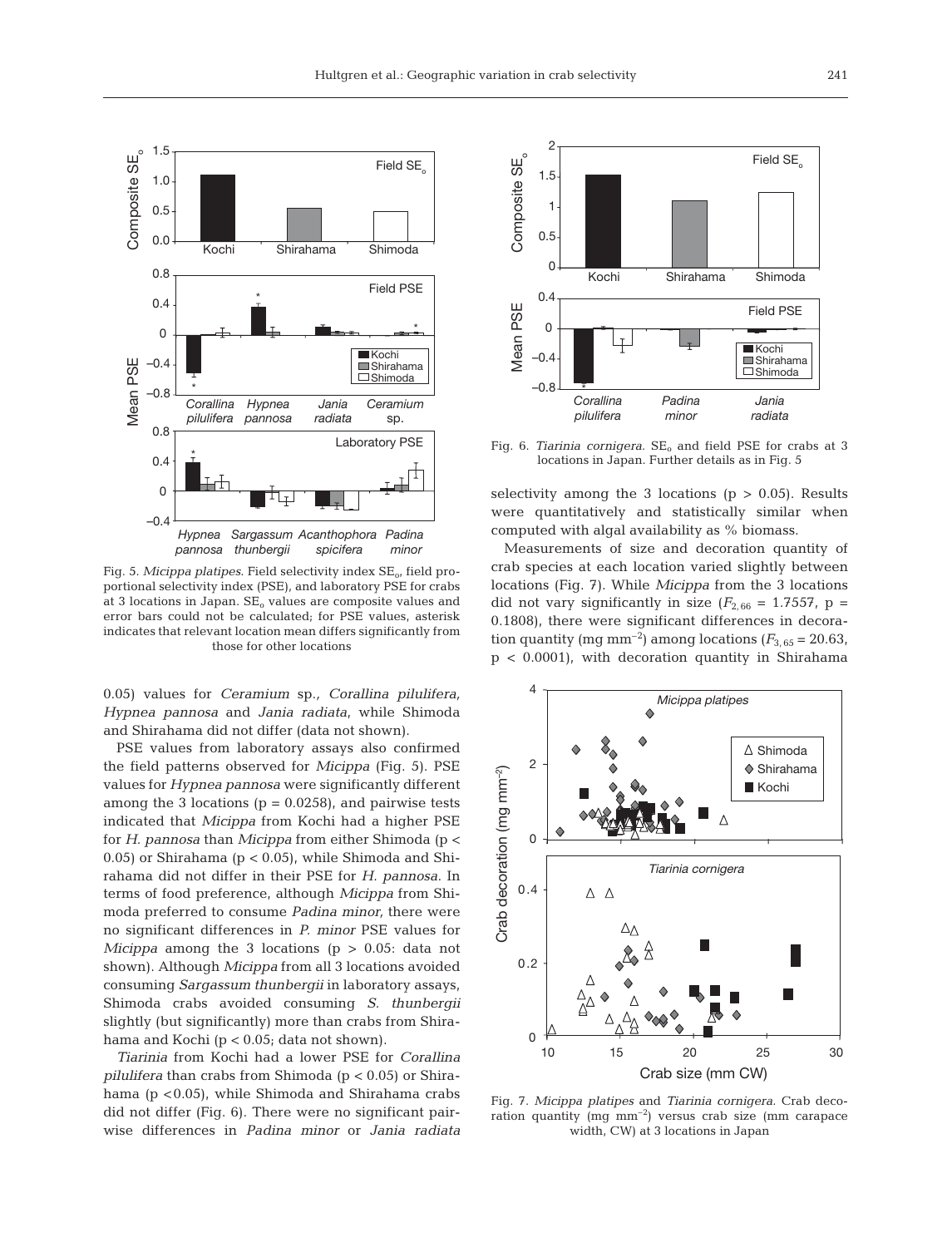slightly higher than in Kochi or Shimoda ( $p < 0.05$ ). However, there were no significant relationships between *Micippa* size and decoration quantity, either within or among locations. *Tiarinia* size varied among locations (*F*2, 37 = 23.07, p > 0.0001), with *Tiarinia* from Kochi being larger than *Tiarinia* from Shirahama or Shimoda ( $p < 0.05$ ). When decoration quantity (mg mm–2) was regressed against *Tiarinia* size, there was a significantly negative relationship ( $p = 0.03$ ) in Shirahama, but no significant relationships within each of the other locations or when *Tiarinia* from all locations were pooled. Despite among-location differences in *Tiarinia* size, decoration quantity did not vary among locations  $(F_{2,38} = 1.2915, p = 0.2867)$ .

# **DISCUSSION**

#### **General trends**

Our results indicate that both *Micippa* and *Tiarinia* exhibit geographic variation in decoration selectivity along a latitudinal gradient. At the 2 more northern locations (Shimoda and Shirahama), *Micippa* and *Tiarinia* utilized algae for decoration in proportion to their abundance in the field, while crabs from the southernmost location (Kochi) exhibited stronger preferences (*Micippa*) and stronger avoidances (*Micippa* and *Tiarinia*) for particular algae, both in the field and in the laboratory. Specifically, *Micippa* from Kochi had significantly higher preferences for the red alga *Hypnea pannosa* than crabs from more northern locations, both in the field and in the laboratory. In Kochi, both *Micippa* and *Tiarinia* avoided the coralline alga *Corallina pilulifera,* while *Micippa* and *Tiarinia* in Shimoda and Shirahama used *C. pilulifera* in proportion to its abundance in the field.

## **Potential factors influencing selectivity**

As many authors have pointed out (Liszka & Underwood 1990, Singer 2000, Underwood et al. 2004, Underwood & Clarke 2005), calculations of preference and avoidance are not independent of each other, and it is difficult to discern whether avoidance of one material is driven by a strong preference for another, or vice versa. For example, in Kochi, *Micippa*'s strong preference for *Hypnea pannosa* was accompanied by a strong avoidance of the dominant alga *Corallina pilulifera.* However, in laboratory assays where availability was standardized, *Micippa* from Kochi still had significantly higher preferences for *H. pannosa*. than *Micippa* from the other 2 locations, suggesting preferences might be driven more by intraspecific differences in preference for *H. pannosa*. For *Tiarinia* in Kochi*,* avoidance of *C. pilulifera* did not appear to be driven by strong preferences for other algae, as *Tiarinia* used the other algae in approximate proportion to their abundance in the field.

Strong preferences or avoidances for certain decoration materials in decorator crabs are thought to be linked to many factors, including chemical defense (Stachowicz & Hay 1999), food preferences (Kilar & Lou 1986, Woods & McLay 1994), handling time (Stachowicz & Hay 1999, Cruz-Rivera 2001), and/or variation in seasonal availability of decoration materials (Sato & Wada 2000). Although many of these hypotheses are plausible, no single hypothesis adequately explains the geographic differences in selectivity we saw in our experiment. There is no record of chemical defense in *Hypnea pannosa* that might confer predator protection. It is unlikely that food preferences are driving decoration preferences, since preferences for food and decoration were decoupled, both in our study and in a previous study of *Micippa* and *Tiarinia* (Sato & Wada 2000). Handling time considerations might be important; morphology has been known to strongly influence food selection in grapsid crabs (Kennish & Williams 1997), and some authors suggest that handling time constraints could influence preferences in decorator crabs (Stachowicz & Hay 2000, Cruz-Rivera 2001). Indeed, the fleshy turf morphology of *H. pannosa* species may be easier to cut and handle than *Corallina pilulifera,* which is calcified. However, handling time does not explain *Micippa*'s continued preference for *H. pannosa* during assays in Shirahama, where *Micippa* were also offered the non-calcified algae *Acanthophora spicifera* and *Padina minor* yet still preferred *H. pannosa*. Handling time could also affect preference if crabs were physically unable to decorate with a material (e.g. *C. pilulifera*), since they would appear to 'avoid' it even in locations where it was more abundant. However, while *Tiarinia* and *Micippa* both avoided *C. pilulifera* in Kochi, they decorated with this alga readily in Shimoda, and both utilized *C. pilulifera* during winter and fall months in Shirahama (Sato & Wada 2000), suggesting that this alga is an 'acceptable' material with which to decorate. However, it is possible that avoidance of *C. pilulifera* could have been due to unanticipated (and unmeasured) intraspecific variation in algal morphology among locations (e.g. more calcified in Kochi).

## **Seasonal differences**

In Shirahama, both *Tiarinia* and *Micippa* are known to vary their decoration choices over a season, and it is possible that latitudinal differences among locations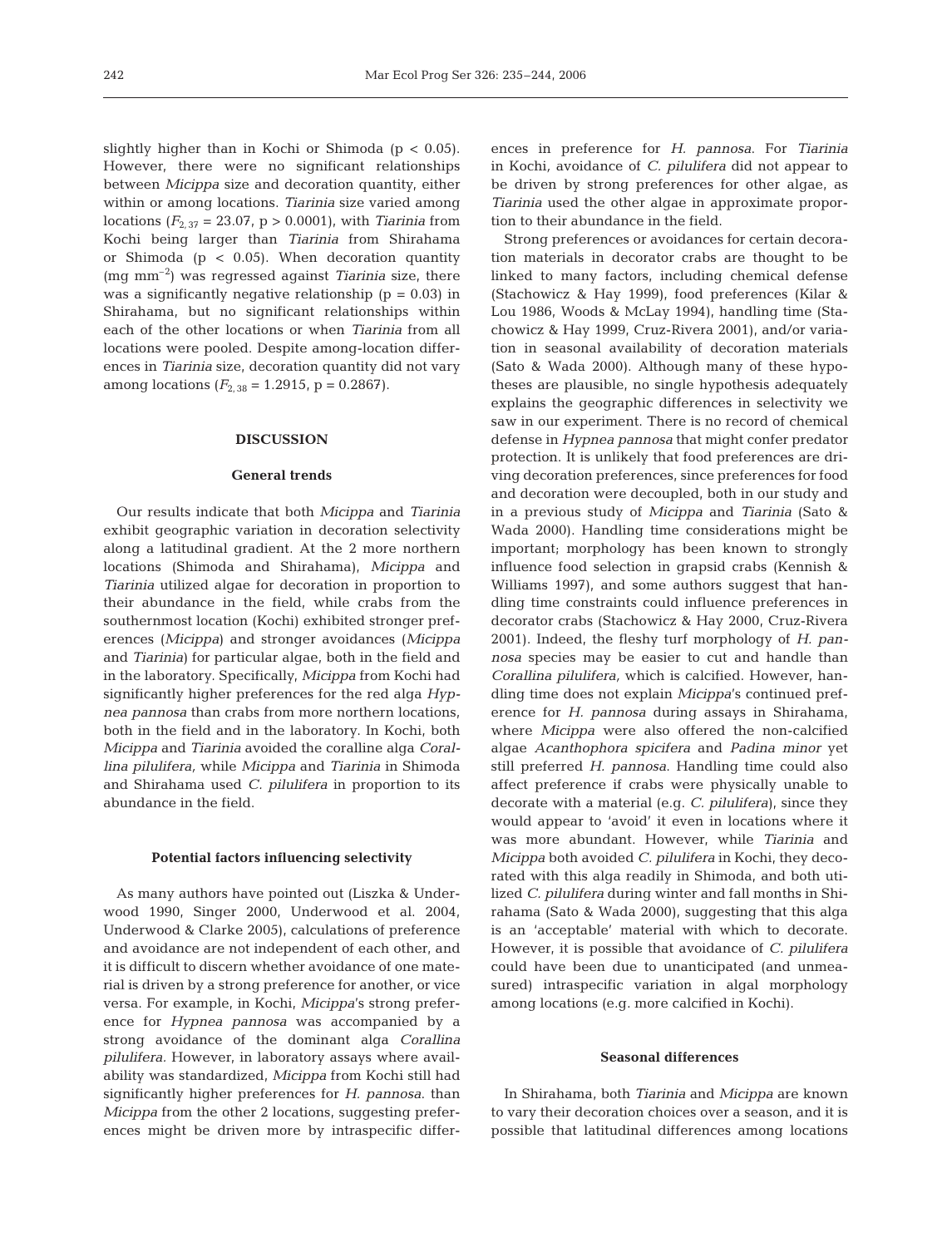mimic seasonal variation within a location. In Shirahama, *Micippa* and *Tiarinia* preferentially use *Corallina pilulifera* in winter (Sato & Wada 2000), and in our experiment run in summer (when *C. pilulifera* is rare), crabs used *Hypnea pannosa, Padina minor,* and *Acanthophora spicifera* in proportion to their abundances. If crabs had fixed ranked preferences for algae, the identity of their top-ranked algae could shift depending on which algae co-occur within a season. For example, if *Micippa* preferred *H. pannosa, C. pilulifera,* and *Sargassum thunbergii* (in that order), their top-ranked alga for decorating could be *C. pilulifera* (when only *C. pilulifera* and *S. thunbergii* are present), and *H. pannosa* (when only *H. pannosa* and *C. pilulifera* are present). This does not appear to explain *Micippa*'s preferences for *H. pannosa:* crabs from Kochi preferred *H. pannosa* in a variety of contexts, from field surveys (when *H. pannosa* and *C. pilulifera* were present) as well as laboratory assays in Shirahama (when *H. pannosa, P. minor, A. spicifera,* and *S. thunbergii* were present), suggesting that preference for *H. pannosa* might be a more fixed feature of southern *Micippa*. Latitudinal differences in seasonality could also affect preferences for *H. pannosa*; for example, it might be adaptive for southern crabs to develop fixed preferences for this alga (if it is reliably available all year round), but for more northern crabs to have more plastic decoration preferences (if algal assemblages shift seasonally). Although there is little known about *Micippa* from other locations, Dudgeon (1980) noted that *Hypnea* spp. comprised up to 90% of the decoration material on *Micippa* individuals in Hong Kong, suggesting that this preference may be common in other populations of this crab south of Japan.

# **Implications**

Increases in intraspecific decoration selectivity (stronger preferences and/or avoidances) with decreasing latitude could indicate a general pattern of decreases in niche breadth at lower latitudes, as hypothesized by MacArthur (1972). Regionally, many species thought of as net ecological generalists along their range can be specialists in some locations, and such patterns underscore the importance of scale in understanding species-level patterns of specialization (Fox & Morrow 1981). Although there have been few investigations of how intraspecific niche width might vary with latitude, especially in marine species (but see Stachowicz & Hay 2000), many marine species have wide geographic ranges throughout which behavior is variable (Fawcett 1984, Stachowicz & Hay 2000, Sanford et al. 2003, Sotka et al. 2003). The same factors hypothesized to decrease niche width (i.e.

increased specialization) among species, e.g. greater population stability, less seasonality of resources, could theoretically operate within a species, driving intraspecific variation in niche width. Investigating such patterns requires investigation of niche width and resource use on many scales. Variation in specialization and preference can be an important component of the ecology (influencing the outcome of species interactions) and evolution (promoting local adaptation) of a species. Examining geographic variation in behavior in a comparative context (e.g. by comparing the responses of 2 species to shared environmental conditions) can further complement geographic studies of behavioral variation.

*Acknowledgements.* The authors thank Dr. K. Wada of Nara Women's University for his invaluable help in providing laboratory space, field support and experimental advice, as well as organizing contacts at different locations. Local collaborators at different locations helped greatly during fieldwork, including Dr. S. Wada (Usa Marine Biological Institute) and Dr. M. Aoki (Shimoda Marine Research Center). Dr. M. Ohno and Dr. K. Tanaka helped with algae identifications. Funding was provided in part by the National Science Foundation Summer Program in Japan fellowship awarded to K.M.H. Dr. J. J. Stachowicz, A. R. Hughes, J. M. Davis, and 2 anonymous reviewers gave comments on earlier drafts that greatly improved the manuscript.

## LITERATURE CITED

- Alldredge JR, Ratti JT (1986) Comparison of some statistical techniques for analysis of resource selection. J Wildl Manag 50:157–165
- Alldredge JR, Ratti JT (1992) Further comparison of some statistical techniques for analysis of resource selection. J Wildl Manag 56:1–9
- Conover WJ (1999) Practical nonparametric statistics, 3rd edn. John Wiley & Sons, New York
- Cruz-Rivera E (2001) Generality and specificity in the feeding and decoration preferences of three Mediterranean crabs. J Exp Mar Biol Ecol 266:17–31
- Downes SJ, Adams M (2001) Geographic variation in antisnake tactics: the evolution of scent-mediated behavior in a lizard. Evolution 55:605–615
- Dudgeon D (1980) Some inter- and intraspecific differences in the decorating patterns of majid crabs (Crustacea: Decapoda) from the coastal waters of Hong Kong. In: Morton BS, Tseng CK (eds) Proceedings of the First International Marine Biological Workshop: the marine flora and fauna of Hong Kong and Southern China. Hong Kong University Press, Hong Kong, p 825–835
- Endler JA, Houde AE (1995) Geographic variation in female preferences for male traits in *Poecilia reticulata*. Evolution 49:456–468
- Fawcett MH (1984) Local and latitudinal variation in predation on an herbivorous marine snail. Ecology 65:1214–1230
- Foster SA (1995) Understanding the evolution of behavior in threespine stickleback: the value of geographic variation. Behaviour 132:1107–1129
- Foster SA (1999) The geography of behaviour: an evolutionary perspective. Trends Ecol Evol 14:190–195